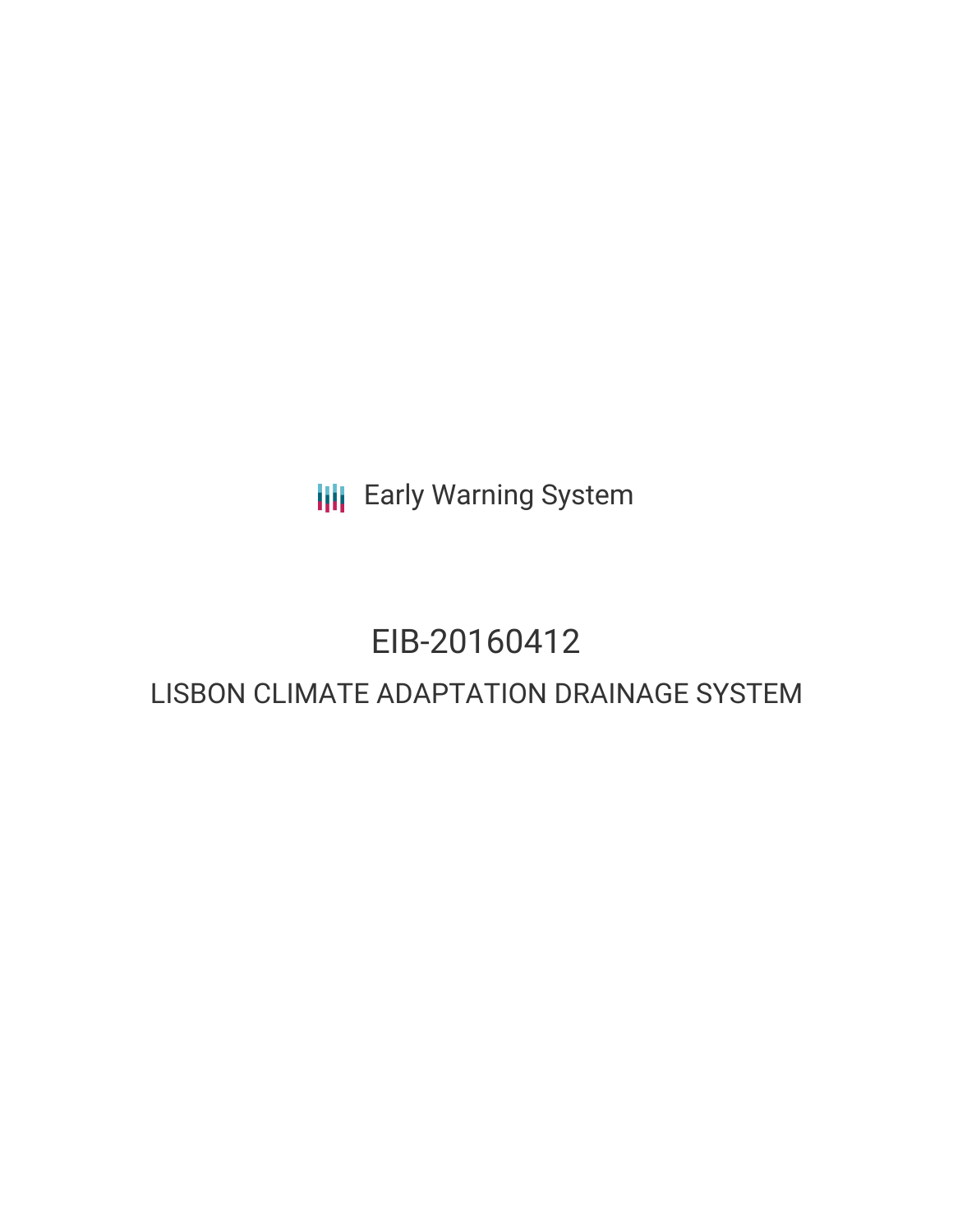

#### **Quick Facts**

| <b>Countries</b>               | Portugal                       |
|--------------------------------|--------------------------------|
| <b>Financial Institutions</b>  | European Investment Bank (EIB) |
| <b>Status</b>                  | Proposed                       |
| <b>Bank Risk Rating</b>        | U                              |
| <b>Borrower</b>                | CAMARA MUNICIPAL DE LISBOA     |
| <b>Sectors</b>                 | Water and Sanitation           |
| <b>Investment Type(s)</b>      | Loan                           |
| <b>Investment Amount (USD)</b> | $$63.38$ million               |
| <b>Loan Amount (USD)</b>       | $$63.38$ million               |
| <b>Project Cost (USD)</b>      | $$154.43$ million              |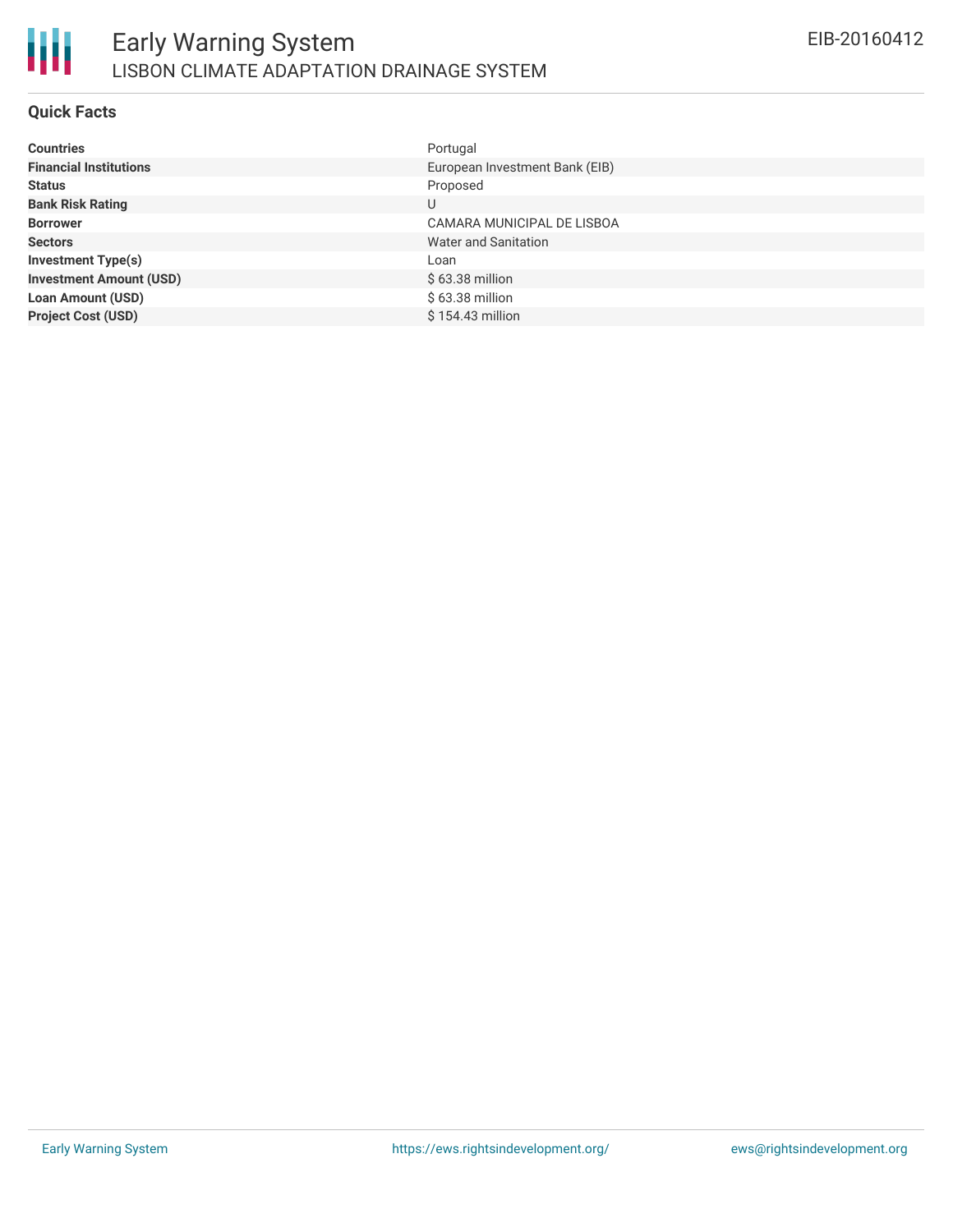

# **Project Description**

According to EIB website, the project is for the upgrading of the drainage network of Lisbon which includes the drainage tunnels and ancillary infrastructure to reduce the frequency and magnitude of floods in the city. The project is intended to minimize the recurring and increasing problem of flooding while increasing infrastructure resilience in specific vulnerable areas of the City of Lisbon, including parts of the historical city centre. The project is part of the Lisbon's Drainage Master Plan 2016- 2030, which includes recommendations regarding a number of structural interventions in the city.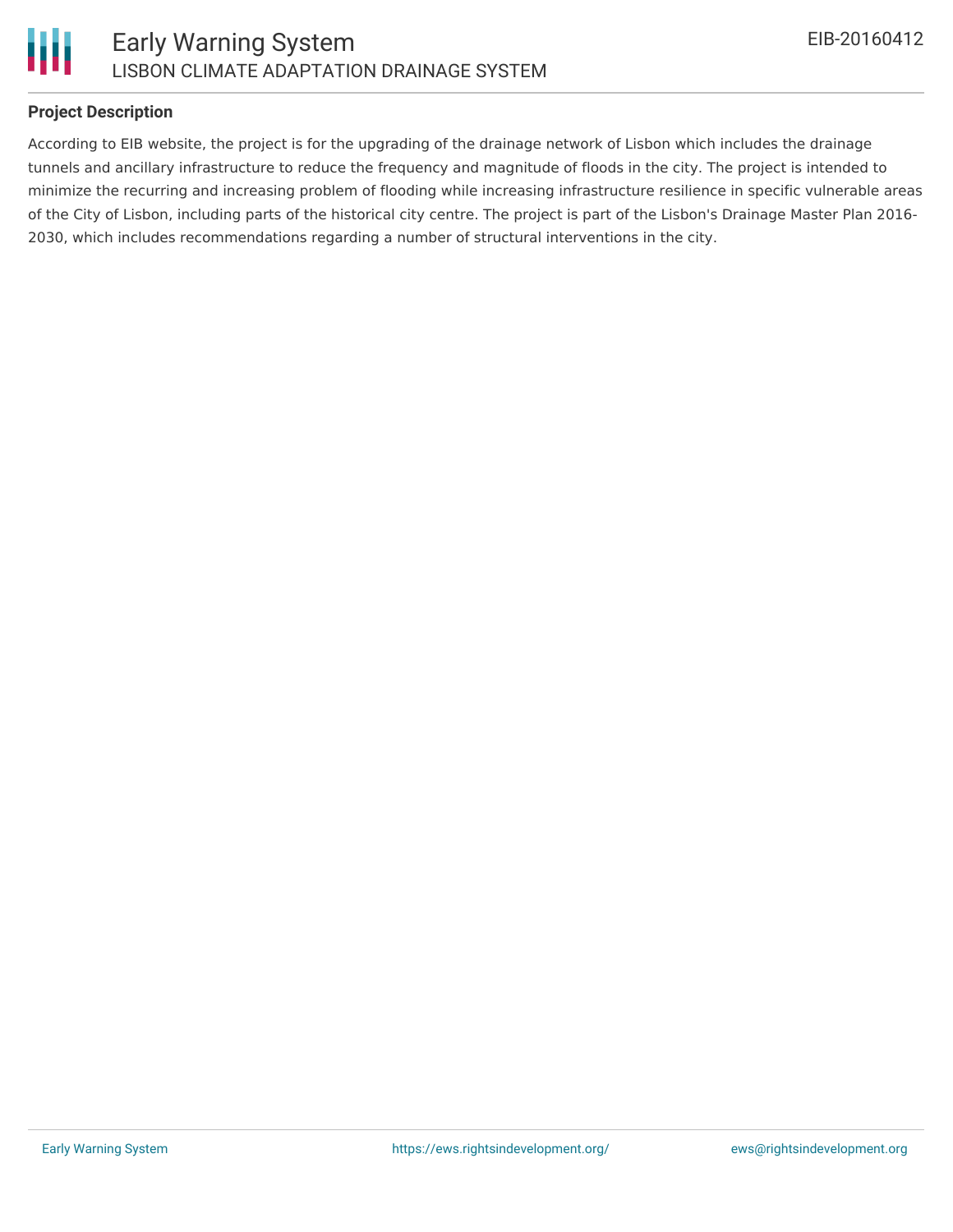

#### **Investment Description**

European Investment Bank (EIB)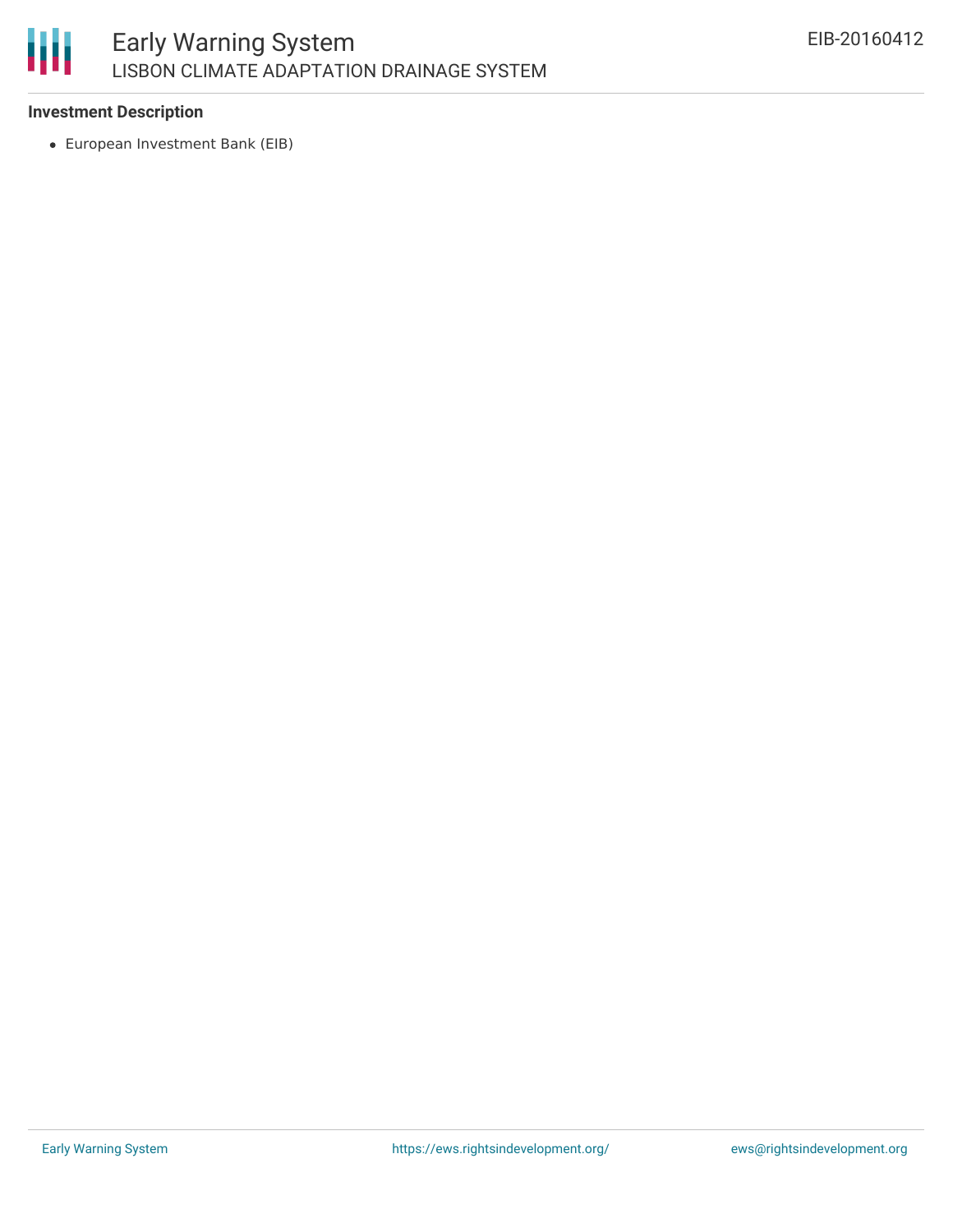# **Contact Information**

No contact information provided

#### **ACCOUNTABILITY MECHANISM OF EIB**

The EIB Complaints Mechanism is designed to facilitate and handle complaints against the EIB by individuals, organizations or corporations affected by EIB activities. When exercising the right to lodge a complaint against the EIB, any member of the public has access to a two-tier procedure, one internal - the Complaints Mechanism Office - and one external - the European Ombudsman. A complaint can be lodged via a written communication addressed to the Secretary General of the EIB, via email to the dedicated email address complaints@eib.org, by completing the online complaint form available at the following address: http://www.eib.org/complaints/form, via fax or delivered directly to the EIB Complaints Mechanism Division, any EIB local representation office or any EIB staff. For further details, check:

http://www.eib.org/attachments/strategies/complaints\_mechanism\_policy\_en.pdf

When dissatisfied with a complaint to the EIB Complaints Mechanism, citizens can then turn towards the European Ombudsman. A memorandum of Understanding has been signed between the EIB and the European Ombudsman establishes that citizens (even outside of the EU if the Ombudsman finds their complaint justified) can turn towards the Ombudsman on issues related to 'maladministration' by the EIB. Note that before going to the Ombudsman, an attempt must be made to resolve the case by contacting the EIB. In addition, the complaint must be made within two years of the date when the facts on which your complaint is based became known to you. You can write to the Ombudsman in any of the languages of the European Union. Additional details, including filing requirements and complaint forms, are available at: http://www.ombudsman.europa.eu/atyourservice/interactiveguide.faces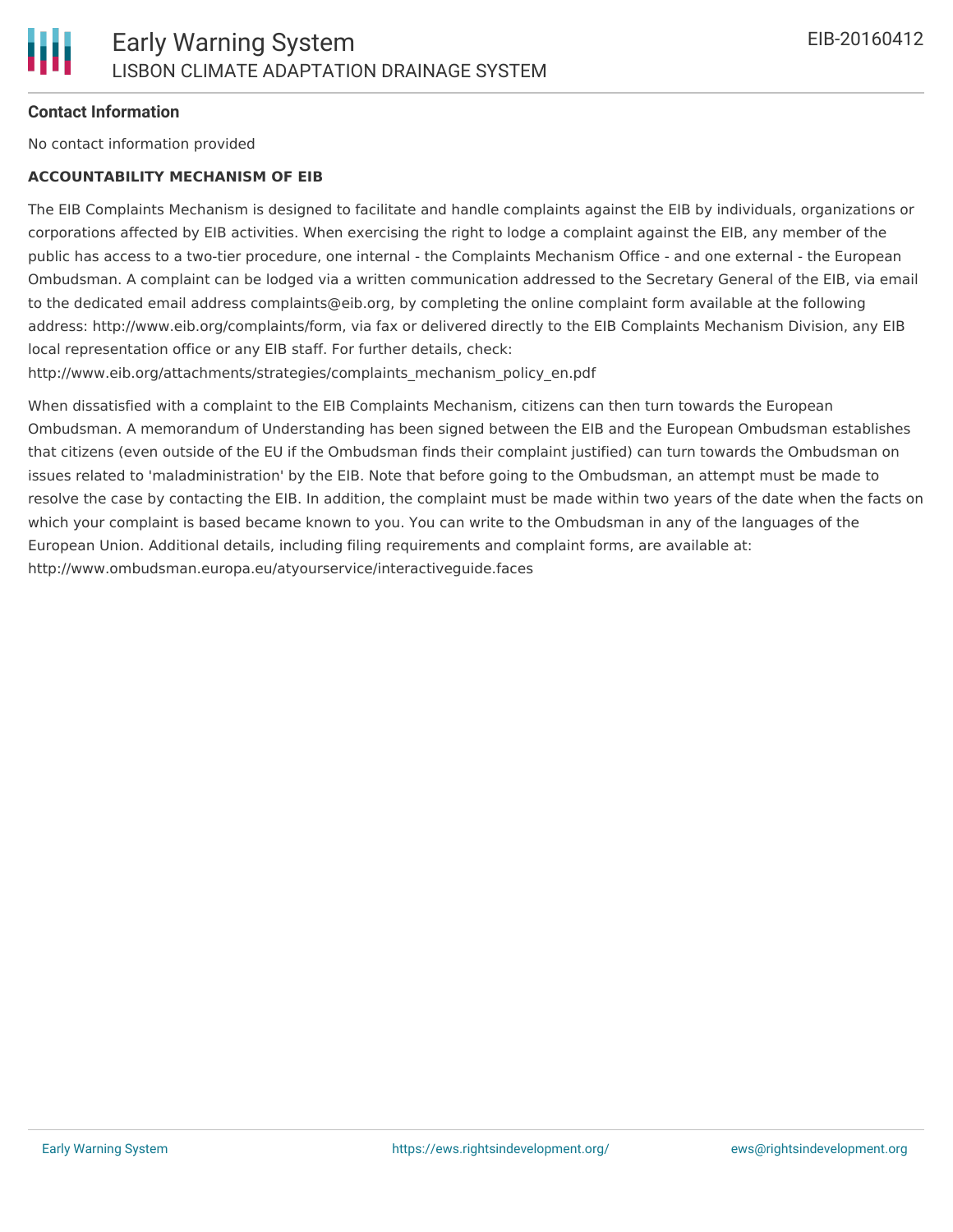

#### **Bank Documents**

- [Environmental](http://www.eib.org/attachments/registers/85117989.pdf) and Social Impact Assessment (ESIA) LISBON CLIMATE ADAPTATION DRAINAGE SYSTEM
- LISBON CLIMATE [ADAPTATION](http://www.eib.org/attachments/registers/85118821.pdf) DRAINAGE SYSTEM Estudo de Impacte Ambiental
- LISBON CLIMATE [ADAPTATION](http://www.eib.org/attachments/registers/85116557.pdf) DRAINAGE SYSTEM Estudo de Impacte Ambiental Relatório Síntese
- LISBON CLIMATE [ADAPTATION](http://www.eib.org/attachments/registers/85116556.pdf) DRAINAGE SYSTEM Resumo Não Técnico